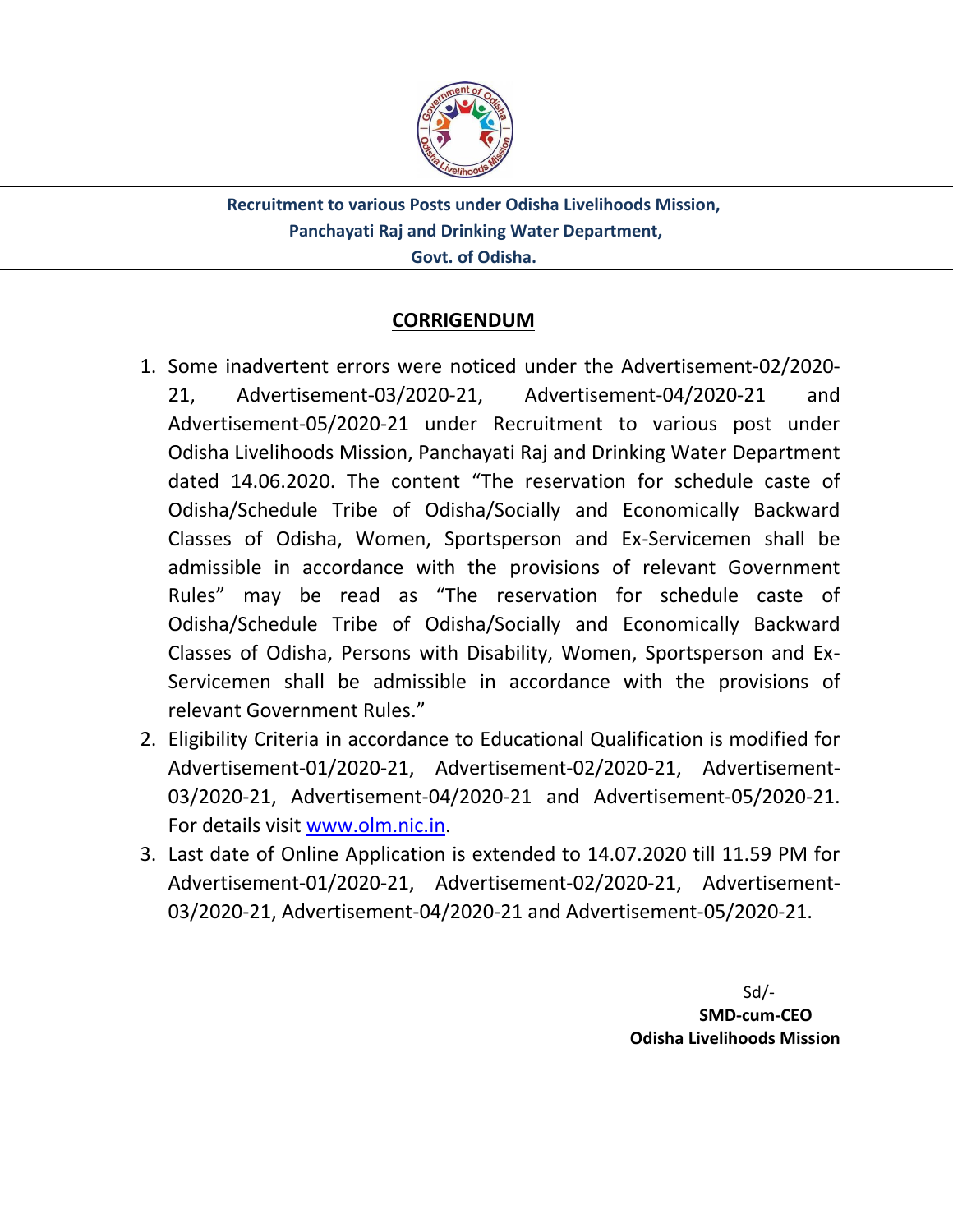

┯

# **CORRIGENDUM 01-07-2020 (of Advt. no.-01/2020-21 dtd: 14.06.2020)**

┬

┯

| <b>POST</b><br><b>CODE</b> | <b>POST</b>                                                | <b>APPROVED</b><br><b>EDUCATIONAL</b><br><b>QUALIFICATION</b>                                                                                                                                                                                                                                                                                                                               | <b>REVISED EDUCATIONAL</b><br><b>QUALIFICATION</b>                                                                                                                                                                                                                                                                                                                                                                                                                                                               |
|----------------------------|------------------------------------------------------------|---------------------------------------------------------------------------------------------------------------------------------------------------------------------------------------------------------------------------------------------------------------------------------------------------------------------------------------------------------------------------------------------|------------------------------------------------------------------------------------------------------------------------------------------------------------------------------------------------------------------------------------------------------------------------------------------------------------------------------------------------------------------------------------------------------------------------------------------------------------------------------------------------------------------|
| <b>SMMU</b><br>$-01$       | Deputy Chief<br>Executive<br><b>Officer</b><br>Livelihoods | Minimum Post Graduate<br>Degree/Diploma (2 years) in<br>Rural development/Rural<br>Management<br>/Agriculture/Agribusiness/<br>Forestry/ Sustainability/<br>Social work/<br>Management/Business<br>Administration in above<br>discipline from<br>nationally/internationally<br>reputed university/institute<br>with at least 60% minimum<br>marks or equivalent grade<br>throughout career. | Minimum Post Graduate<br>Degree/Diploma(2 years) in Rural<br>development/Rural<br>Management/Agriculture/<br>Agribusiness /Forestry/Sustainability/<br>Social work/ Management/Business<br>Administration in above discipline<br>from nationally/internationally reputed<br>university/institute with at least 60%<br>minimum marks or equivalent grade<br>in both Graduation and Post-<br>Graduation level.<br>The minimum of 60% marks or<br>equivalent grade in both 10th & 12th<br>Standard is not required. |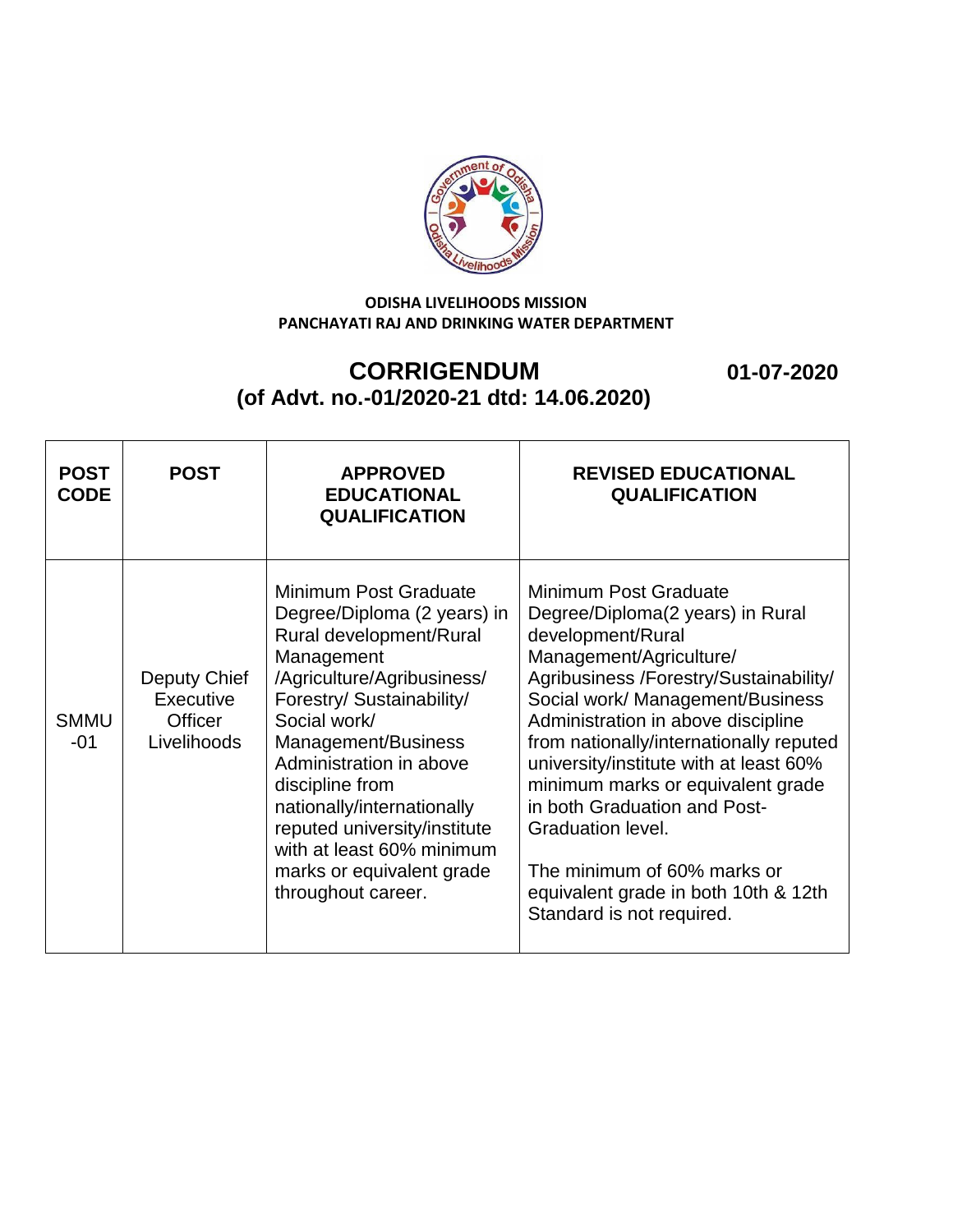| <b>SMMU</b><br>$-02$ | Deputy Chief<br>Executive<br>Officer<br>(Community<br>Mobilization,<br>Institution<br>Building and<br>Capacity<br>Building) | Minimum Post Graduate<br>Degree/Diploma in Rural<br>development/Rural<br>Management/Agriculture/Ag<br>ribusiness/Forestry/Sustaina<br>bility/ Social work/<br>Management/Business<br>Administration in above<br>discipline from<br>nationally/internationally<br>reputed university/institute<br>with at least 60% minimum<br>marks or equivalent grade<br>throughout career.   | Minimum Post Graduate<br>Degree/Diploma in Rural<br>development/Rural<br>Management/Agriculture/<br>Agribusiness/Forestry/Sustainability/<br>Social work/ Management/Business<br>Administration in above discipline<br>from nationally/internationally reputed<br>university/institute with at least 60%<br>minimum marks or equivalent grade<br>in both Graduation & Post Graduation<br>level.<br>The minimum of 60% marks or<br>equivalent grade in both 10th & 12th<br>Standard is not required. |
|----------------------|-----------------------------------------------------------------------------------------------------------------------------|---------------------------------------------------------------------------------------------------------------------------------------------------------------------------------------------------------------------------------------------------------------------------------------------------------------------------------------------------------------------------------|-----------------------------------------------------------------------------------------------------------------------------------------------------------------------------------------------------------------------------------------------------------------------------------------------------------------------------------------------------------------------------------------------------------------------------------------------------------------------------------------------------|
| <b>SMMU</b><br>$-03$ | Deputy Chief<br>Executive<br>Officer<br>(Convergence<br>& Social<br>Development)                                            | Minimum Post Graduate<br>Degree /Diploma in Rural<br>development/Rural<br>Management/Agriculture/Ag<br>ribusiness/Forestry/Sustaina<br>bility/ Social work/<br>Management/ Business<br>Administration in above<br>discipline from<br>nationally/internationally<br>reputed university/institute<br>with at least 60% minimum<br>marks or equivalent grade<br>throughout career. | Minimum Post Graduate<br>Degree/Diploma in Rural<br>development/Rural<br>Management/Agriculture/Agribusines<br>s/Forestry/Sustainability/ Social work/<br>Management/Business<br>Administration in above discipline<br>from nationally/internationally reputed<br>university/institute with at least 60%<br>minimum marks or equivalent grade<br>in both Graduation & Post Graduation<br>level.<br>The minimum of 60% marks or<br>equivalent grade in both 10th & 12th<br>Standard is not required. |
| <b>SMMU</b><br>$-04$ | Project<br>Manager<br>(Financial<br>Management)                                                                             | <b>Charted Accountant/ Cost</b><br>Accountant/ MBA with<br>specialization in Finance/<br>Financial Management/<br><b>Financial Accounting from</b><br>nationally/internationally<br>reputed university/institute<br>with at least 60% minimum<br>marks or equivalent grade<br>throughout career.                                                                                | <b>Charted Accountant/ Cost</b><br>Accountant/ MBA with specialization<br>in Finance/ Financial Management/<br><b>Financial Accounting from</b><br>nationally/internationally reputed<br>university/institute with at least 60%<br>minimum marks or equivalent grade<br>in both Graduation & Post Graduation<br>level.<br>The minimum of 60% marks or<br>equivalent grade in both 10th & 12th<br>Standard is not required.                                                                          |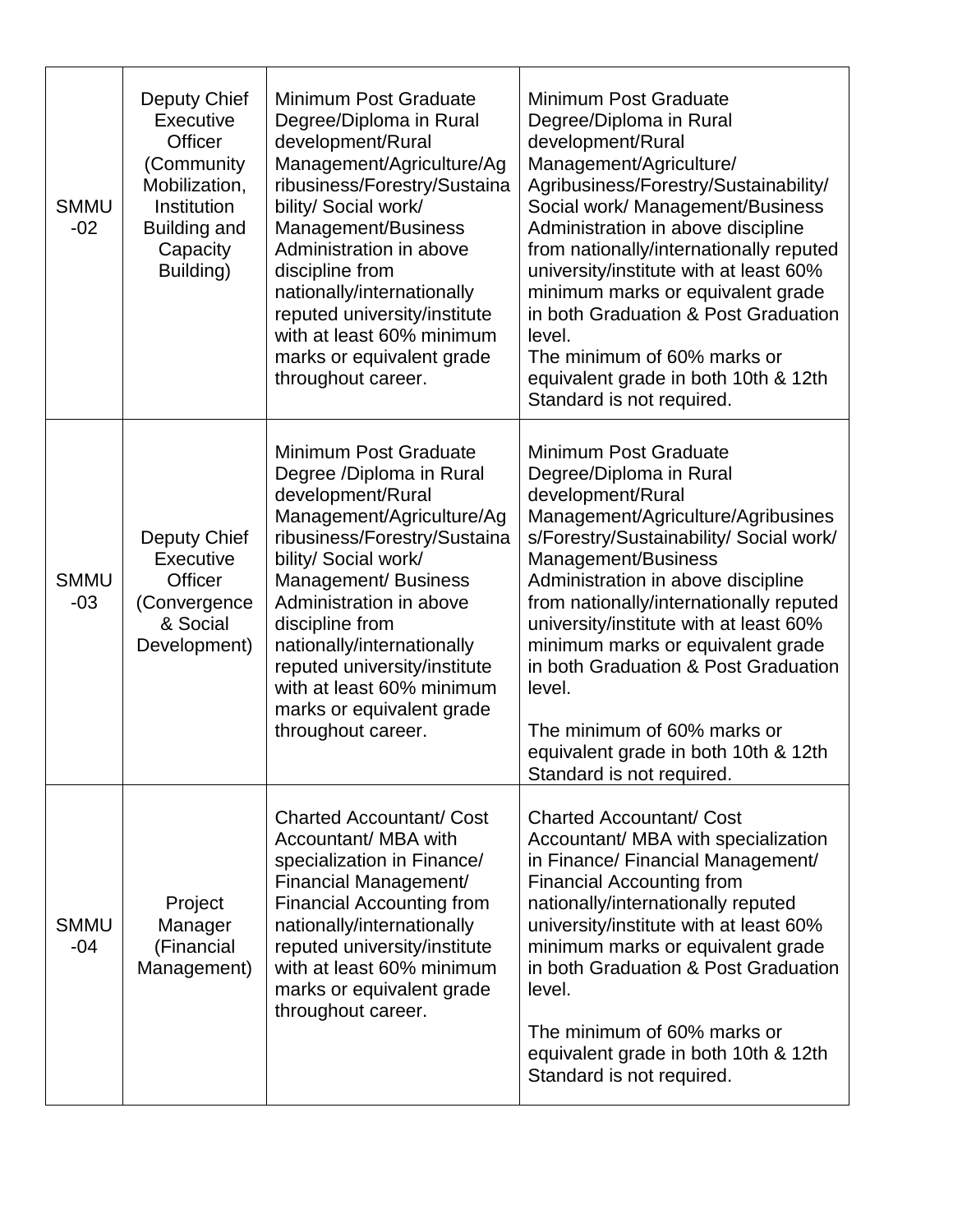| <b>SMMU</b><br>$-05$ | Project<br>Manager<br>(Capacity<br>Building)  | Minimum Post Graduate<br>Degree /Diploma in Rural<br>development /Rural<br>Management /Agriculture<br>/Agribusiness/Forestry/<br>Sustainability/ Social Work/<br>Management/Business<br>Administration in above<br>discipline from national/state<br>reputed university/institute<br>with at least 60% minimum<br>marks or equivalent grade<br>throughout career. | Minimum Post Graduate Degree<br>/Diploma in Rural development / Rural<br>Management /Agriculture<br>/Agribusiness/Forestry/ Sustainability/<br>Social Work/ Management/Business<br>Administration in above discipline<br>from national/state reputed<br>university/institute with at least 60%<br>minimum marks or equivalent grade<br>in both Graduation & Post Graduation<br>level.<br>The minimum of 60% marks or<br>equivalent grade in both 10th & 12th<br>Standard is not required. |
|----------------------|-----------------------------------------------|-------------------------------------------------------------------------------------------------------------------------------------------------------------------------------------------------------------------------------------------------------------------------------------------------------------------------------------------------------------------|-------------------------------------------------------------------------------------------------------------------------------------------------------------------------------------------------------------------------------------------------------------------------------------------------------------------------------------------------------------------------------------------------------------------------------------------------------------------------------------------|
| <b>SMMU</b><br>$-06$ | Project<br>Manager<br>(Social<br>Development) | Minimum Post Graduate<br>Degree /Diploma in Rural<br>development/Rural<br>Management/Agriculture/Ag<br>ribusiness/Forestry/Sustaina<br>bility/ Social work/<br>Management/ Business<br>Administration in above<br>discipline from national/state<br>reputed university/institute<br>with at least 60% minimum<br>marks or equivalent grade<br>throughout career.  | Minimum Post Graduate<br>Degree/Diploma in Rural<br>development/Rural<br>Management/Agriculture/Agribusines<br>s/Forestry/Sustainability/ Social work/<br>Management/ Business<br>Administration in above discipline<br>from national/state reputed<br>university/institute with at least 60%<br>minimum marks or equivalent grade<br>in both Graduation & Post Graduation<br>level.<br>The minimum of 60% marks or<br>equivalent grade in both 10th & 12th<br>Standard is not required.  |
| <b>SMMU</b><br>$-07$ | Project<br>Manager<br>(Micro<br>Insurance)    | <b>Charted Accountant/ Cost</b><br>Accountant/ Post<br>Graduation degree/diploma<br>in management/ Rural<br>Development/<br>Finance/Economics/Statistic<br>s from national/state<br>reputed university/ institute<br>with at least 60% minimum<br>marks or equivalent grade<br>throughout career.                                                                 | <b>Charted Accountant/ Cost</b><br>Accountant/ Post Graduation<br>degree/diploma in management/<br>Rural Development/<br>Finance/Economics/Statistics from<br>national/state reputed university/<br>institute with at least 60% minimum<br>marks or equivalent grade in both<br><b>Graduation &amp; Post Graduation level.</b><br>The minimum of 60% marks or<br>equivalent grade in both 10th & 12th<br>Standard is not required.                                                        |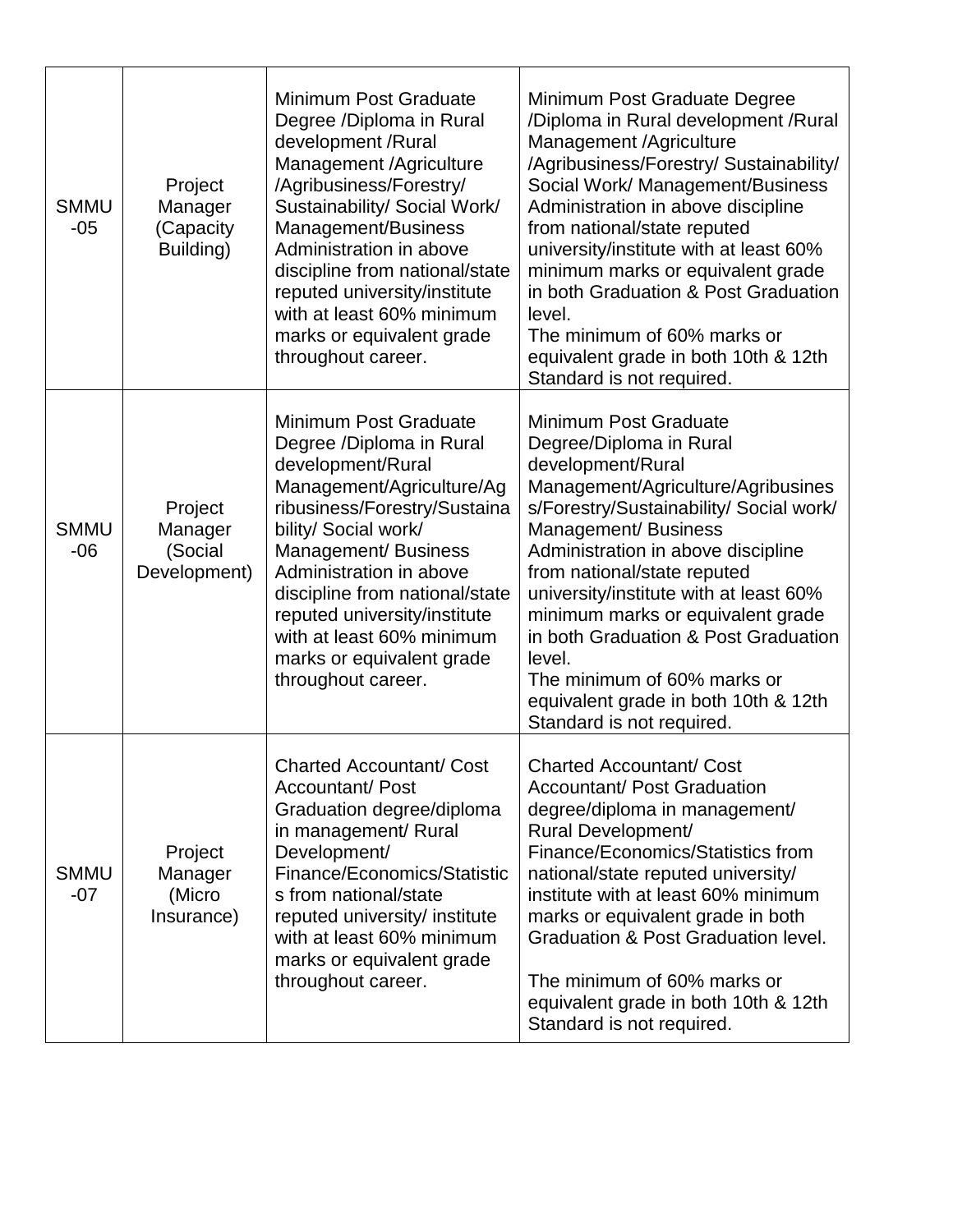| <b>SMMU</b><br>-08   | Project<br>Manager<br>(Livestock)                                                       | <b>Post Graduate</b><br>Degree/Diploma in Rural<br>development/Rural<br>Management/Agribusiness<br>management. Post-<br>Graduation in veterinary<br>science/animal<br>husbandry/dairy technology<br>/fishery from national/state<br>reputed university/institute<br>with at least 60% minimum<br>marks or equivalent grade<br>throughout career. | Post Graduate Degree/Diploma in<br>Rural development/Rural<br>Management/Agribusiness<br>management. Post-Graduation in<br>veterinary science/animal<br>husbandry/dairy technology /fishery<br>from national/state reputed<br>university/institute with at least 60%<br>minimum marks or equivalent grade<br>in both Graduation & Post Graduation<br>level.<br>The minimum of 60% marks or<br>equivalent grade in both 10th & 12th<br>Standard is not required.    |
|----------------------|-----------------------------------------------------------------------------------------|--------------------------------------------------------------------------------------------------------------------------------------------------------------------------------------------------------------------------------------------------------------------------------------------------------------------------------------------------|--------------------------------------------------------------------------------------------------------------------------------------------------------------------------------------------------------------------------------------------------------------------------------------------------------------------------------------------------------------------------------------------------------------------------------------------------------------------|
| <b>SMMU</b><br>$-09$ | Project<br>Manager<br>(Community<br>Mobilization &<br>Institution<br>Building)          | Minimum Post Graduate<br>Degree /Diploma in Rural<br>development/Rural<br>Management/Agriculture/Ag<br>ribusiness/Forestry/Sustaina<br>bility/ Social work/<br>Management in above<br>discipline from national<br>/state reputed<br>university/institute with at<br>least 60% minimum marks<br>or equivalent grade<br>throughout career.         | <b>Minimum Post Graduate</b><br>Degree/Diploma in Rural<br>development/Rural Management<br>/Agriculture/Agribusiness/Forestry/Su<br>stainability/ Social work/ Management<br>in above discipline from national<br>/state reputed university/institute with<br>at least 60% minimum marks or<br>equivalent grade in both Graduation<br>& Post Graduation level.<br>The minimum of 60% marks or<br>equivalent grade in both 10th & 12th<br>Standard is not required. |
| <b>SMMU</b><br>$-10$ | Project<br><b>Executive</b><br>(Community<br>Mobilization &<br>Institution<br>Building) | Minimum Post Graduate<br>Degree /Diploma in Rural<br>development/Rural<br>Management /Agriculture<br>/Agribusiness/Forestry/<br>Sustainability / Social Work/<br>Management in above<br>discipline from national/state<br>reputed university/ institute<br>with at least 55% minimum<br>marks or equivalent grade<br>throughout career.          | Minimum Post Graduate Degree<br>/Diploma in Rural development/Rural<br>Management /Agriculture<br>/Agribusiness/Forestry/ Sustainability/<br>Social Work/ Management in above<br>discipline from national/state reputed<br>university/ institute with at least 55%<br>minimum marks or equivalent grade<br>in both Graduation & Post Graduation<br>level.<br>The minimum of 55% marks or<br>equivalent grade in both 10th & 12th<br>Standard is not required.      |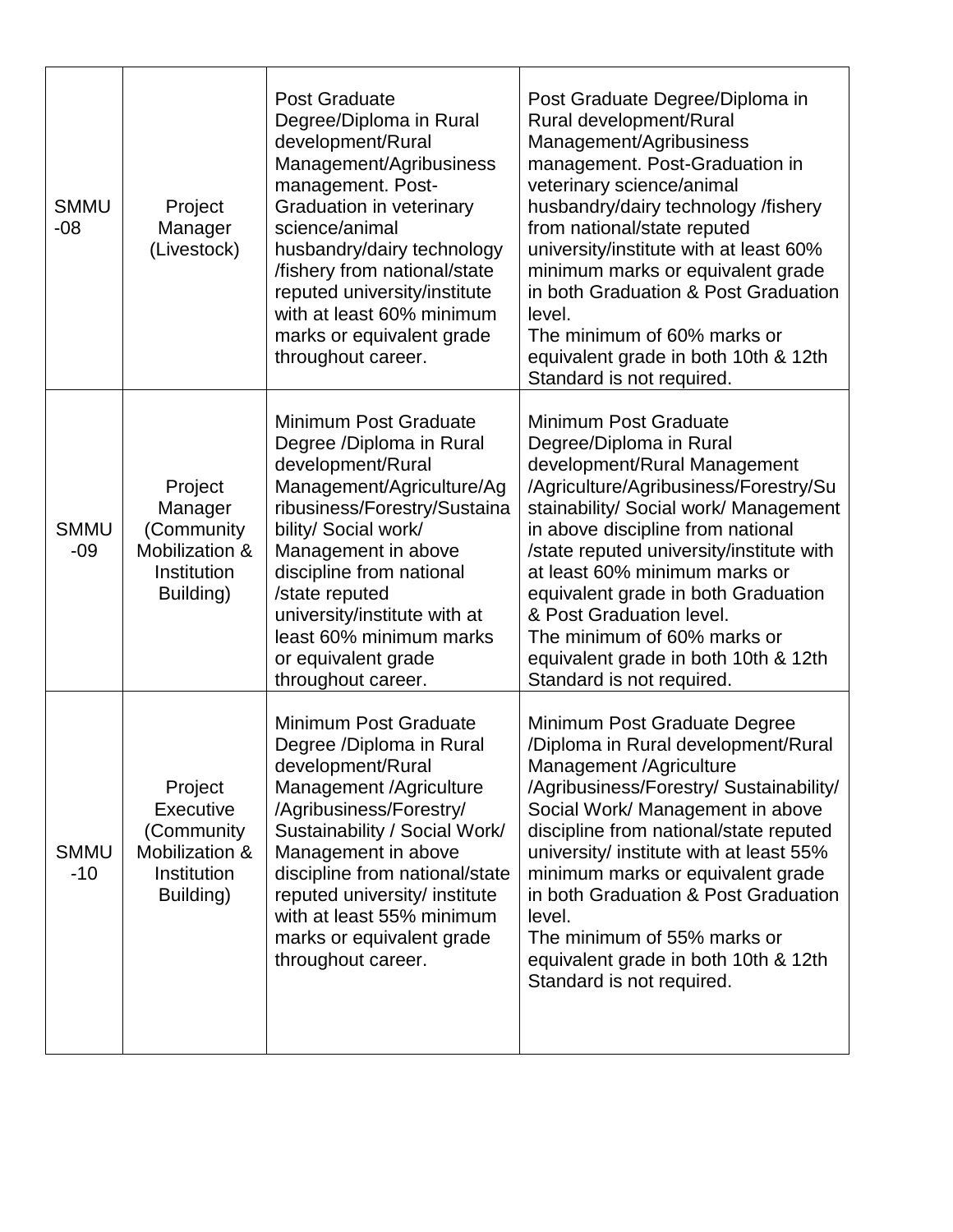| <b>SMMU</b><br>$-11$ | Project<br>Executive<br>(MIS) | Post Graduate Degree in<br>rural development/Rural<br>Management / Statistic /<br>Social Work/Sustainability/<br>MBA (rural management) or<br>2 years PG Diploma in rural<br>development from<br>national/state reputed<br>university/institute with at<br>least 55% minimum marks<br>or equivalent grade<br>throughout career with<br>PGDCA or equivalent<br>computer certificate.<br>MCA/B.E/B.Tech (Computer<br>Science/ Information<br>Technology from University/<br>Premier Institute with<br>minimum 60% marks for<br>equivalent grade are<br>encouraged to apply. | Post Graduate Degree in rural<br>development/Rural Management /<br>Statistic / Social Work/Sustainability/<br>MBA (rural management) or 2 years<br>PG Diploma in rural development<br>from national/state reputed<br>university/institute with at least 55%<br>minimum marks or equivalent grade<br>in both Graduation & Post Graduation<br>level with PGDCA or equivalent<br>computer certificate.<br>MCA/B.E/B.Tech (Computer Science/<br>Information Technology from<br>University/ Premier Institute with<br>minimum 60% marks for equivalent<br>grade are encouraged to apply.<br>The minimum of 55% marks or<br>equivalent grade in both 10th & 12th<br>Standard is not required. |
|----------------------|-------------------------------|---------------------------------------------------------------------------------------------------------------------------------------------------------------------------------------------------------------------------------------------------------------------------------------------------------------------------------------------------------------------------------------------------------------------------------------------------------------------------------------------------------------------------------------------------------------------------|-----------------------------------------------------------------------------------------------------------------------------------------------------------------------------------------------------------------------------------------------------------------------------------------------------------------------------------------------------------------------------------------------------------------------------------------------------------------------------------------------------------------------------------------------------------------------------------------------------------------------------------------------------------------------------------------|
|----------------------|-------------------------------|---------------------------------------------------------------------------------------------------------------------------------------------------------------------------------------------------------------------------------------------------------------------------------------------------------------------------------------------------------------------------------------------------------------------------------------------------------------------------------------------------------------------------------------------------------------------------|-----------------------------------------------------------------------------------------------------------------------------------------------------------------------------------------------------------------------------------------------------------------------------------------------------------------------------------------------------------------------------------------------------------------------------------------------------------------------------------------------------------------------------------------------------------------------------------------------------------------------------------------------------------------------------------------|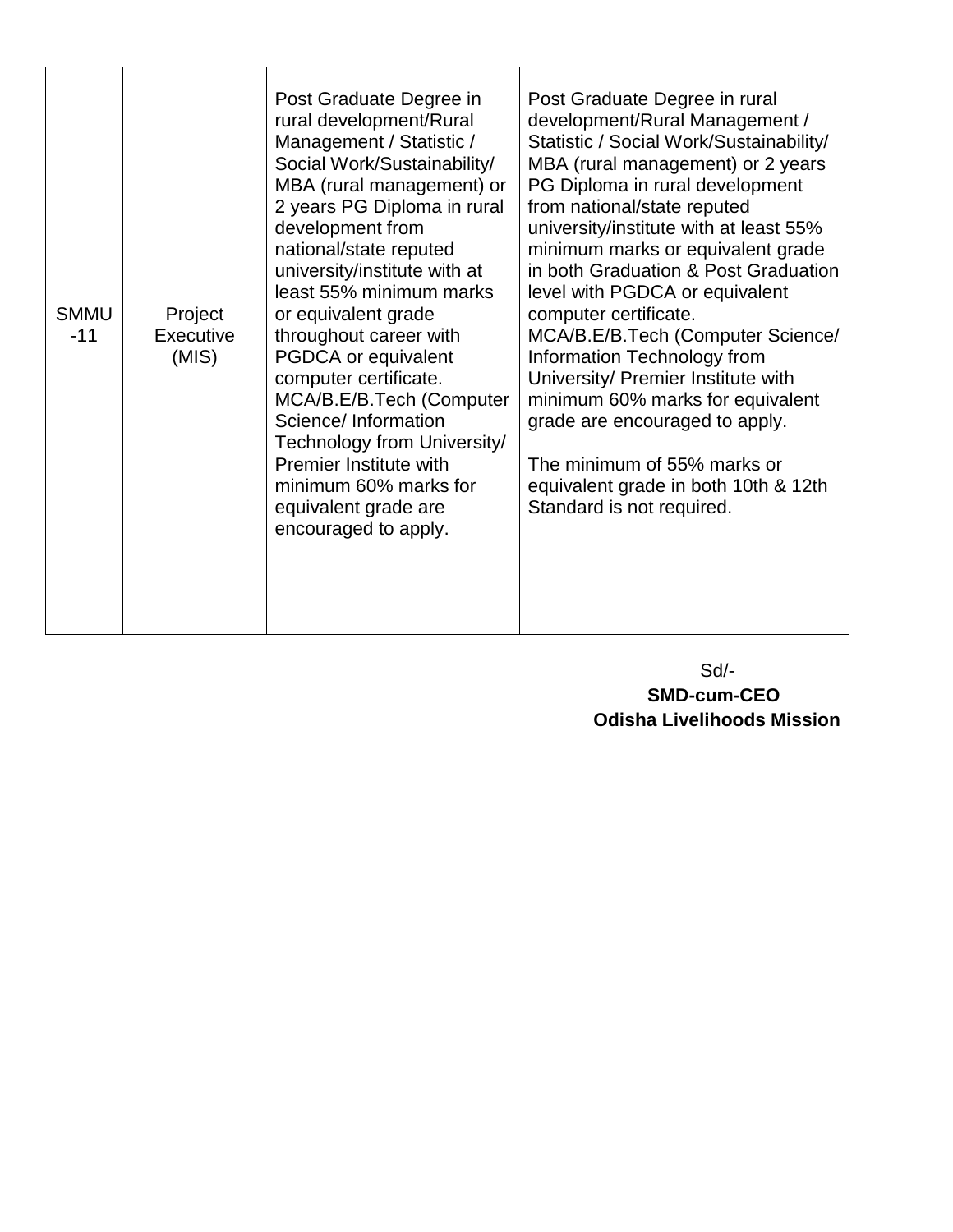

## **CORRIGENDUM 01-07-2020 (of Advt. no.-02/2020-21 dtd: 14.06.2020)**

| <b>POST</b><br><b>CODE</b> | <b>POST</b>                                                                    | <b>APPROVED EDUCATIONAL</b><br><b>QUALIFICATION</b>                                                                                                                                                                                                                                                                              | <b>REVISED EDUCATIONAL QUALIFICATION</b>                                                                                                                                                                                                                                                                                                                                                                                                               |
|----------------------------|--------------------------------------------------------------------------------|----------------------------------------------------------------------------------------------------------------------------------------------------------------------------------------------------------------------------------------------------------------------------------------------------------------------------------|--------------------------------------------------------------------------------------------------------------------------------------------------------------------------------------------------------------------------------------------------------------------------------------------------------------------------------------------------------------------------------------------------------------------------------------------------------|
| <b>DMMU</b><br>$-01$       | <b>District</b><br>Project<br>Manager                                          | PG degree/ diploma in<br>management / social work /<br>rural development /rural<br>management/agriculture/<br>Agribusiness / Forestry /<br>Sustainability from nationally /<br>internationally reputed<br>university/institute with at least<br>60% minimum marks or equivalent<br>grade throughout career.                      | PG degree/diploma in management / social<br>work/ Rural Development / Rural<br>Management/Agriculture/Agribusiness/<br>Forestry/ Sustainability from<br>nationally/internationally reputed<br>university/institute with at least 60% minimum<br>marks or equivalent grade in both Graduation<br>and Post-Graduation level.<br>The minimum of 60% marks or equivalent                                                                                   |
|                            |                                                                                |                                                                                                                                                                                                                                                                                                                                  | grade in both 10th & 12th Standard is not<br>required.                                                                                                                                                                                                                                                                                                                                                                                                 |
| <b>DMMU</b><br>$-02$       | Project<br>Manager<br>(Community<br>Mobilization<br>& Institution<br>Building) | Minimum Post Graduate Degree<br>/Diploma in Rural<br>development/Rural<br>Management/Agriculture/Agribusi<br>ness/Forestry/Sustainability/ Social<br>Work/ Management in above<br>discipline from national/state<br>reputed university/institute with at<br>least 60% minimum marks or<br>equivalent grade throughout<br>career. | Minimum Post Graduate Degree/Diploma in<br>Rural development/Rural Management<br>/Agriculture/Agribusiness/Forestry/Sustainabil<br>ity/ Social Work/ Management in above<br>discipline from national/state reputed<br>university/institute with at least 60% minimum<br>marks or equivalent grade in both Graduation<br>and Post-Graduation level.<br>The minimum of 60% marks or equivalent<br>grade in both 10th & 12th Standard is not<br>required. |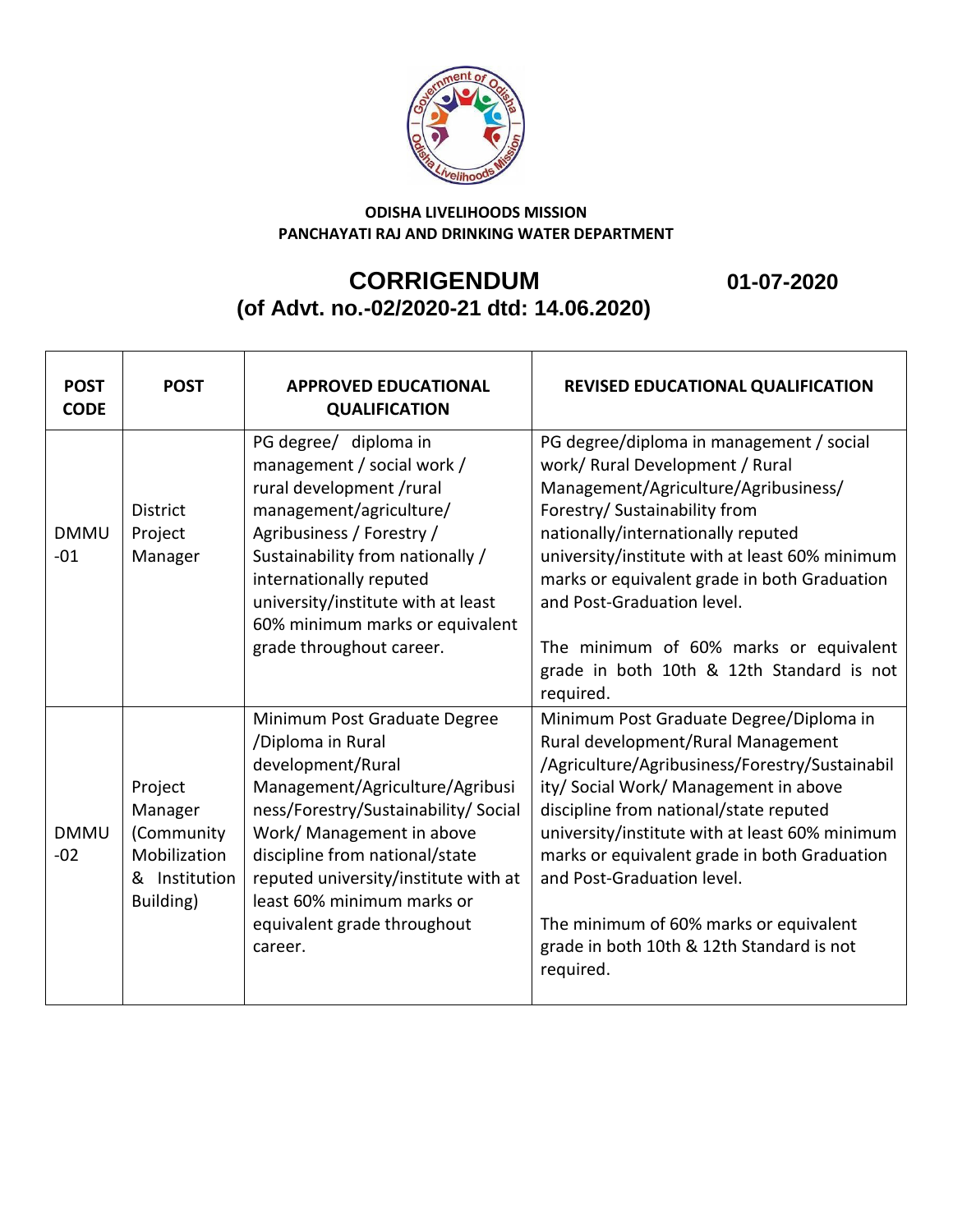| <b>DMMU</b><br>$-03$ | Project<br>Executive<br>(Financial<br>Inclusion) | Post Graduate Degree/Diploma in<br>Management/Rural<br>development/Rural Management/<br>Social work/<br>/Agribusiness/Forestry/Sustainibilt<br>y/Sociology/Economics/Commerce<br>from national/state reputed<br>university/institute with at least<br>55% minimum marks or equivalent<br>grade throughout career. | Post Graduate Degree/Diploma in<br>Management/Rural development/Rural<br>Management/Social work/<br>/Agribusiness/Forestry/Sustainability/<br>Sociology/Economics/Commerce from<br>national/state reputed university/institute<br>with at least 55% minimum marks or<br>equivalent grade in both Graduation and Post-<br>Graduation level.<br>The minimum of 55% marks or equivalent<br>grade in both 10th & 12th Standard is not<br>required. |
|----------------------|--------------------------------------------------|-------------------------------------------------------------------------------------------------------------------------------------------------------------------------------------------------------------------------------------------------------------------------------------------------------------------|------------------------------------------------------------------------------------------------------------------------------------------------------------------------------------------------------------------------------------------------------------------------------------------------------------------------------------------------------------------------------------------------------------------------------------------------|
| <b>DMMU</b><br>$-04$ | Project<br>Executive<br>(Accounts)               | Charted accountant (Inter)/Cost<br>Accounting (Inter)/ M.Com/MBA<br>with specialization in Finance/<br>Finance Management/ Financial<br>Accounting from national/state<br>reputed university/institute with<br>at least 55% minimum marks or<br>equivalent grade throughout<br>career.                            | Charted accountant (Inter)/Cost Accounting<br>(Inter)/ M.Com/MBA with specialization in<br>Finance/Finance Management/Financial<br>Accounting from national/state reputed<br>university/institute with at least 55% minimum<br>marks or equivalent grade in both Graduation<br>and Post-Graduation level.<br>The minimum of 55% marks or equivalent<br>grade in both 10th & 12th Standard is not<br>required.                                  |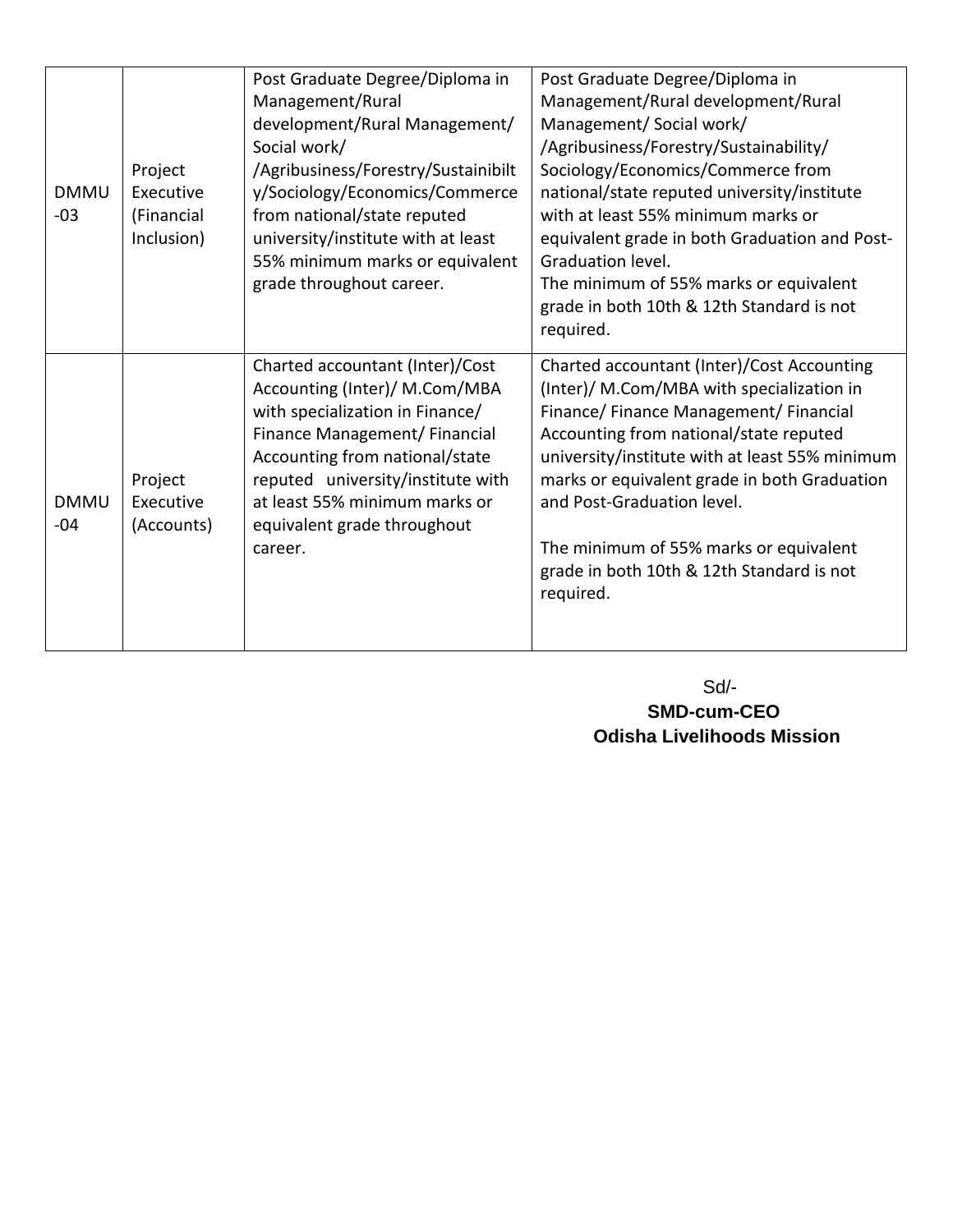

## **CORRIGENDUM 01-07-2020 (of Advt. no.-03/2020-21 dtd: 14.06.2020)**

**POST CODE POST APPROVED EDUCATIONAL QUALIFICATION REVISED EDUCATIONAL QUALIFICATION** BMMU-01 Block Project Manager Post-Graduation Degree/Diploma in Management/ Rural Development / Rural Management/ Agribusiness/ Forestry/ Sustainability/Social Work/Agriculture/Veterinary Science/dairy/ Agro-Economics/Sociology/Economics from national/state reputed university/institute with at least 55% minimum marks or equivalent grade. Post-Graduation Degree /Diploma in Management /Rural Development/ Rural Management/ Agribusiness/ Forestry/ Sustainability/Social Work / Agriculture/ Veterinary-Science/dairy/ Agro-Economics /Sociology /Economics from national/state reputed university / Institute with at least 55% minimum marks or equivalent grade in both Graduation and Post-Graduation level. The minimum of 55% marks or equivalent grade in both 10th & 12th Standard is not required.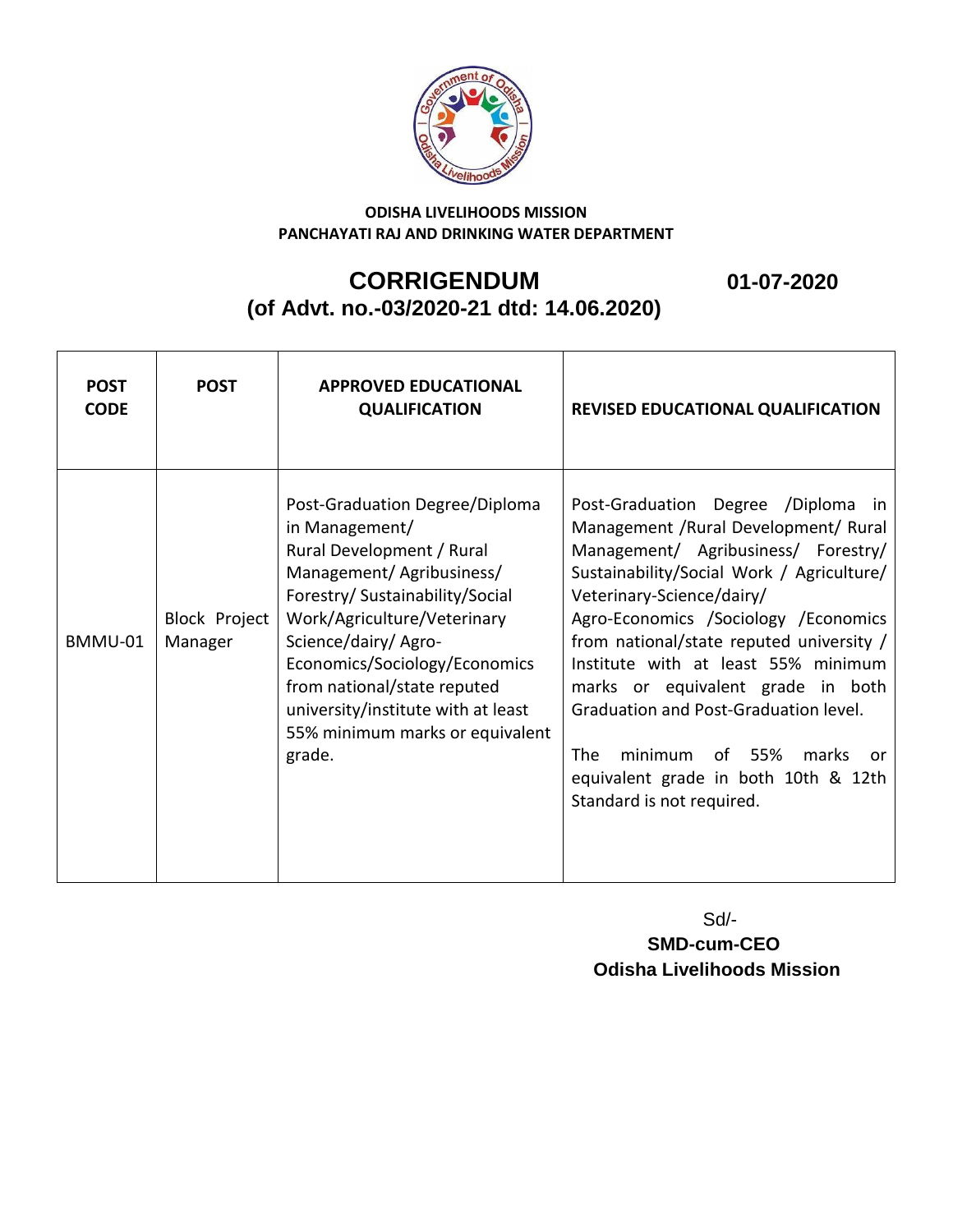

### **CORRIGENDUM 01-07-2020 (of Advt. no.-04/2020-21 dtd: 14.06.2020)**

Т **REVISED EDUCATIONAL** 

| <b>POST CODE</b> | <b>POST</b>                            | <b>APPROVED EDUCATIONAL</b><br><b>QUALIFICATION</b>                                                                    | <b>REVISED EDUCATIONAL</b><br><b>QUALIFICATION</b>                                                                                                   |
|------------------|----------------------------------------|------------------------------------------------------------------------------------------------------------------------|------------------------------------------------------------------------------------------------------------------------------------------------------|
| BMMU-02          | <b>Block Livelihood</b><br>Coordinator | Graduation from national/state<br>reputed with at least 55%<br>minimum marks or equivalent<br>grade throughout career. | Graduation from national/state<br>least 55%<br>reputed with at<br>minimum marks or equivalent<br>grade in Graduation.<br>The minimum of 55% marks or |
|                  |                                        |                                                                                                                        | equivalent grade in both 10th &<br>12th Standard is not required.                                                                                    |